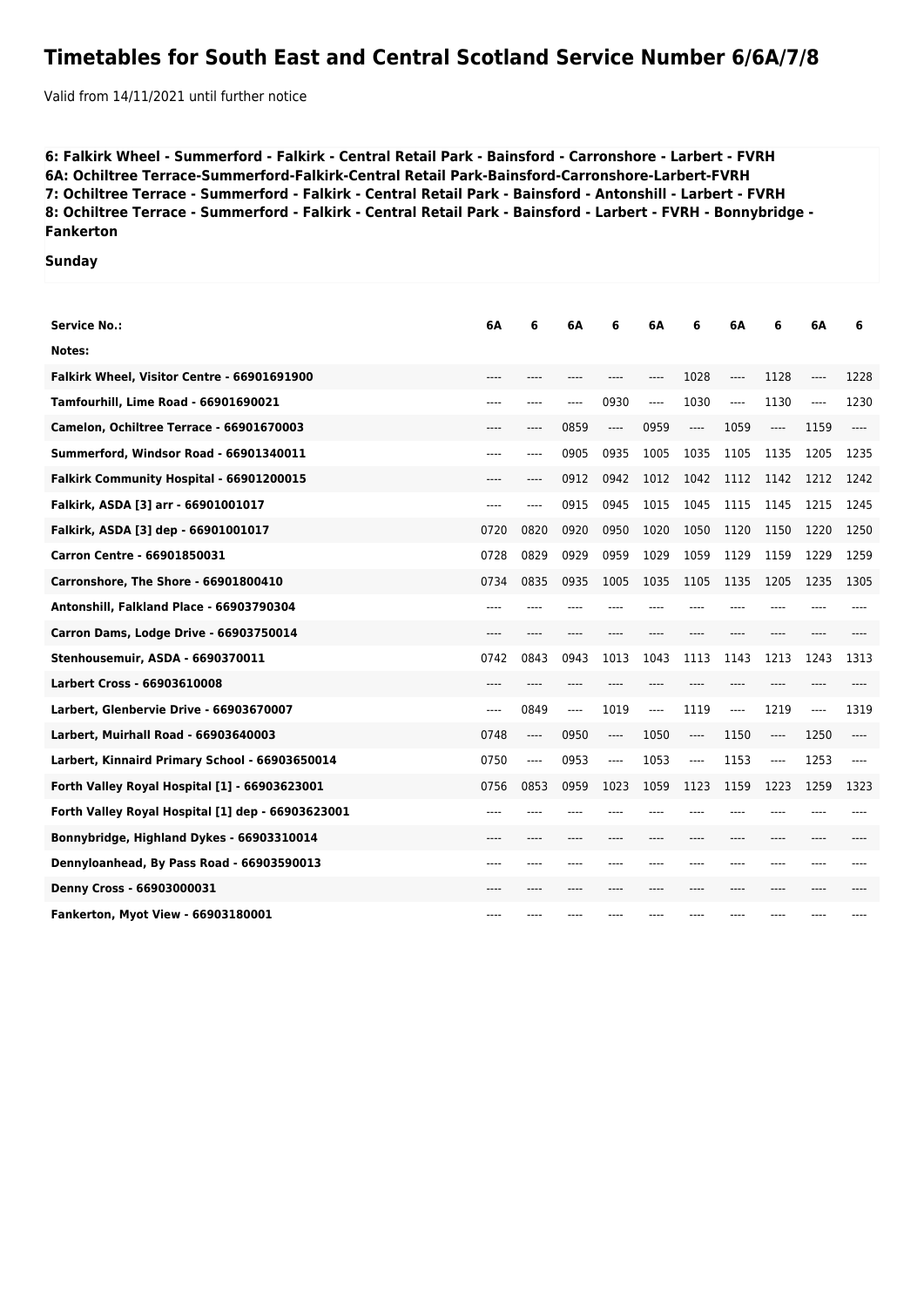| <b>Service No.:</b>                                                                 | 6А    | 6                                                    | 6Α   | 6                             | 6A           | 6                             | 6A               | 6                             | 6Α    | 6               |
|-------------------------------------------------------------------------------------|-------|------------------------------------------------------|------|-------------------------------|--------------|-------------------------------|------------------|-------------------------------|-------|-----------------|
| Notes:                                                                              |       |                                                      |      |                               |              |                               |                  |                               |       |                 |
| Falkirk Wheel, Visitor Centre - 66901691900                                         | ----  | 1328                                                 | ---- | 1428                          | ----         | 1528                          | $\cdots$         | 1628                          | ----  | 1728            |
| Tamfourhill, Lime Road - 66901690021                                                | $---$ | 1330                                                 | ---- | 1430                          | ----         | 1530                          | $---$            | 1630                          | $---$ | 1730            |
| Camelon, Ochiltree Terrace - 66901670003                                            | 1259  | ----                                                 | 1359 | ----                          | 1459         | $\hspace{1.5cm} \textbf{---}$ | 1559             | $\hspace{1.5cm} \textbf{---}$ | 1659  | ----            |
| Summerford, Windsor Road - 66901340011                                              | 1305  | 1335                                                 | 1405 | 1435                          | 1505         | 1535                          | 1605             | 1635                          | 1705  | 1735            |
| Falkirk Community Hospital - 66901200015                                            | 1312  | 1342                                                 | 1412 | 1442                          | 1512         | 1542                          | 1612             | 1642                          | 1712  | 1742            |
| Falkirk, ASDA [3] arr - 66901001017                                                 | 1315  | 1345                                                 | 1415 | 1445                          | 1515         | 1545                          | 1615             | 1645                          | 1715  | 1745            |
| Falkirk, ASDA [3] dep - 66901001017                                                 | 1320  | 1350                                                 | 1420 | 1450                          | 1520         | 1550                          | 1620             | 1650                          | 1720  | 1750            |
| Carron Centre - 66901850031                                                         | 1329  | 1359                                                 | 1429 | 1459                          | 1529         | 1559                          | 1629             | 1659                          | 1729  | 1759            |
| Carronshore, The Shore - 66901800410                                                | 1335  | 1405                                                 | 1435 | 1505                          | 1535         | 1605                          | 1635             | 1705                          | 1735  | 1805            |
| Antonshill, Falkland Place - 66903790304                                            | $---$ | ----                                                 |      |                               |              | ----                          | ----             |                               |       | ----            |
| Carron Dams, Lodge Drive - 66903750014                                              | $---$ | $---$                                                | ---- |                               |              | ----                          | ----             | ----                          | ----  |                 |
| Stenhousemuir, ASDA - 6690370011                                                    | 1343  | 1413                                                 | 1443 | 1513                          | 1543         | 1613                          | 1643             | 1713                          | 1743  | 1813            |
| <b>Larbert Cross - 66903610008</b>                                                  | $---$ | $---$                                                | ---- | $---$                         | ----         | $---$                         | ----             | ----                          | ----  | ----            |
| Larbert, Glenbervie Drive - 66903670007                                             | $---$ | 1419                                                 | ---- | 1519                          | ----         | 1619                          | $---$            | 1719                          | $---$ | 1819            |
| Larbert, Muirhall Road - 66903640003                                                | 1350  | $\hspace{0.05cm}\rule{0.7pt}{0.1ex}\hspace{0.025cm}$ | 1450 | $\hspace{1.5cm} \textbf{---}$ | 1550         | $\hspace{1.5cm} \textbf{---}$ | 1650             | $\hspace{1.5cm} \textbf{---}$ | 1750  | ----            |
| Larbert, Kinnaird Primary School - 66903650014                                      | 1353  | ----                                                 | 1453 | ----                          | 1553         | $\overline{\phantom{a}}$      | 1653             | ----                          | 1753  | $---$           |
| Forth Valley Royal Hospital [1] - 66903623001                                       | 1359  | 1423                                                 | 1459 | 1523                          | 1559         | 1623                          | 1659             | 1723                          | 1759  | 1823            |
| Forth Valley Royal Hospital [1] dep - 66903623001                                   | $---$ | ----                                                 |      |                               |              | ----                          | ----             |                               | ----  |                 |
| Bonnybridge, Highland Dykes - 66903310014                                           | $---$ | ----                                                 | ---- |                               |              | ----                          | ----             | ----                          | ----  |                 |
| Dennyloanhead, By Pass Road - 66903590013                                           | $---$ | $---$                                                | ---- | ----                          | ----         | ----                          | ----             | ----                          | ----  |                 |
| Denny Cross - 66903000031                                                           | $---$ | $---$                                                | ---- | $---$                         | ----         | $---$                         | ----             | ----                          | ----  |                 |
| Fankerton, Myot View - 66903180001                                                  | ----  |                                                      |      |                               |              |                               |                  |                               |       |                 |
|                                                                                     |       |                                                      |      |                               |              |                               |                  |                               |       |                 |
|                                                                                     |       |                                                      |      |                               |              |                               |                  |                               |       |                 |
|                                                                                     |       |                                                      |      |                               |              |                               |                  |                               |       |                 |
| <b>Service No.:</b><br>Notes:                                                       |       | 6Α                                                   |      | 6                             | 6            |                               | 6                | 6                             |       | 6<br><b>NXH</b> |
|                                                                                     |       | ----                                                 |      |                               | ----         |                               | ----             | ----                          |       | ----            |
| Falkirk Wheel, Visitor Centre - 66901691900<br>Tamfourhill, Lime Road - 66901690021 |       | $\cdots$                                             |      | 1828<br>1830                  | 1919         |                               | 2019             | 2119                          |       | 2219            |
| Camelon, Ochiltree Terrace - 66901670003                                            |       | 1759                                                 |      | $\cdots$                      | $\cdots$     |                               | $\cdots$         | $\cdots$                      |       | ----            |
| Summerford, Windsor Road - 66901340011                                              |       | 1805                                                 |      | 1835                          | 1923         |                               | 2023             | 2123                          |       | 2223            |
| Falkirk Community Hospital - 66901200015                                            |       | 1812                                                 |      | 1842                          | 1929         |                               | 2029             | 2129                          |       | 2229            |
| Falkirk, ASDA [3] arr - 66901001017                                                 |       | 1815                                                 |      | 1845                          | 1932         |                               | 2032             | 2132                          |       | 2232            |
| Falkirk, ASDA [3] dep - 66901001017                                                 |       | 1820                                                 |      | 1850                          | 1935         |                               | 2035             | 2135                          |       | 2235            |
| Carron Centre - 66901850031                                                         |       | 1829                                                 |      | 1859                          | 1941         |                               | 2041             | 2141                          |       | 2241            |
| Carronshore, The Shore - 66901800410                                                |       | 1835                                                 |      | 1905                          | 1945         |                               | 2045             | 2145                          |       | 2245            |
| Antonshill, Falkland Place - 66903790304                                            |       | $\cdots$                                             |      | ----                          | ----         |                               | $\cdots$         | ----                          |       | ----            |
| Carron Dams, Lodge Drive - 66903750014                                              |       |                                                      |      | ----                          | ----         |                               | ----             | ----                          |       |                 |
| Stenhousemuir, ASDA - 6690370011                                                    |       | 1843                                                 |      | 1913                          | 1952         |                               | 2052             | 2152                          |       | 2252            |
| Larbert Cross - 66903610008                                                         |       | $- - - -$                                            |      | ----                          | ----         |                               | $\cdots$         | ----                          |       | ----            |
| Larbert, Glenbervie Drive - 66903670007                                             |       | $\cdots$                                             |      | 1919                          | 1957         |                               | 2057             | 2157                          |       | 2257            |
| Larbert, Muirhall Road - 66903640003                                                |       | 1850                                                 |      | $\cdots$                      | ----         |                               | $\cdots$         | $\cdots$                      |       | ----            |
| Larbert, Kinnaird Primary School - 66903650014                                      |       | 1853                                                 |      | ----                          | $\cdots$     |                               | $\cdots$         | ----                          |       | $---$           |
| Forth Valley Royal Hospital [1] - 66903623001                                       |       | 1859                                                 |      | 1923                          | 2000         |                               | 2100             | 2200                          |       | 2300            |
| Forth Valley Royal Hospital [1] dep - 66903623001                                   |       | $\cdots$                                             |      | ----                          | $\cdots$     |                               | $\cdots$         | ----                          |       | ----            |
| Bonnybridge, Highland Dykes - 66903310014                                           |       | $- - - -$<br>----                                    |      | ----<br>----                  | ----<br>---- |                               | $\cdots$<br>---- | ----<br>----                  |       | $-- -$          |
| Dennyloanhead, By Pass Road - 66903590013<br>Denny Cross - 66903000031              |       | ----                                                 |      | ----                          |              |                               |                  |                               |       |                 |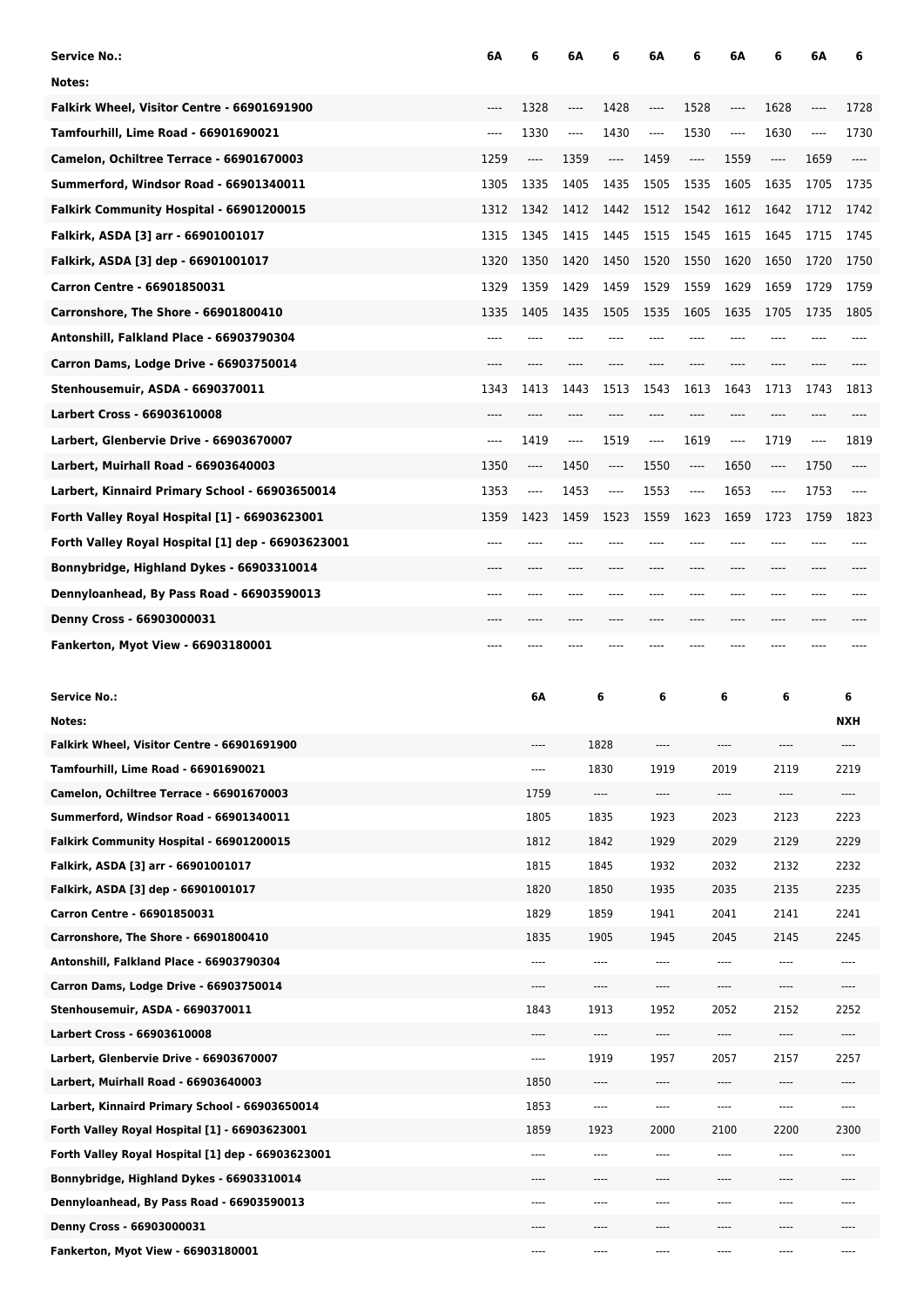**6: FVRH - Larbert - Carronshore - Bainsford - Central Retail Park - Falkirk - Summerford - Falkirk Wheel 6A: FVRH-Larbert-Carronshore-Bainsford-Central Retail Park-Falkirk-Summerford-Ochiltree Terrace 7: FVRH - Larbert - Antonshill - Bainsford - Central Retail Park - Falkirk - Summerford - Ochiltree Terrace 8: Fankerton - Bonnybridge - FVRH - Larbert - Bainsford - Central Retail Park - Falkirk - Summerford - Ochiltree Terrace**

## **Sunday**

| <b>Service No.:</b>                               | 6      | 6    | 6A      | 6    | 6A    | 6       | 6A    | 6       | 6Α    | 6    |
|---------------------------------------------------|--------|------|---------|------|-------|---------|-------|---------|-------|------|
| Notes:                                            |        |      |         |      |       |         |       |         |       |      |
| <b>Fankerton, Myot View - 66903180001</b>         |        |      |         |      |       |         |       |         |       |      |
| Denny Cross - 66903000030                         |        |      |         |      |       |         |       |         |       |      |
| Dennyloanhead, By Pass Road - 66903590012         | $----$ | ---- | ----    | ---- |       | ----    | ----  | ----    | ----  |      |
| Bonnybridge, Highland Dykes - 66903310015         | ----   |      |         |      |       |         | ---   | ----    |       |      |
| Forth Valley Royal Hospital [1] arr - 66903623001 | ----   | ---- | ----    | ---- | ----  | $---$   | $---$ | ----    | ----  |      |
| Forth Valley Royal Hospital [1] dep - 66903623001 | 0715   | 0815 | 0839    | 0915 | 0939  | 1015    | 1039  | 1115    | 1139  | 1215 |
| Larbert, Kinnaird Primary School - 66903650013    | ----   | ---- | 0846    | ---- | 0946  | $-----$ | 1046  | ----    | 1146  |      |
| Larbert, Muirhall Road - 66903640002              | ----   | ---- | 0849    | ---- | 0949  | ----    | 1049  | $-----$ | 1149  | ---- |
| Larbert Cross - 66903610007                       | ----   | ---- | $---$   |      |       | $---$   | $---$ | ----    | ----  |      |
| Larbert, Glenbervie Drive - 66903670008           | 0719   | 0819 | $-----$ | 0919 | $---$ | 1019    | $---$ | 1119    | $---$ | 1219 |
| Stenhousemuir, ASDA - 6690370011                  | 0723   | 0823 | 0852    | 0923 | 0952  | 1023    | 1052  | 1123    | 1152  | 1223 |
| Carronshore, The Shore - 66901800009              | 0734   | 0834 | 0904    | 0934 | 1004  | 1034    | 1104  | 1134    | 1204  | 1234 |
| Carron Dams, Lodge Drive - 66903750015            | ----   |      |         |      |       |         |       |         |       |      |
| Antonshill, Falkland Place - 66903790303          | ----   | ---- | ----    | ---- |       |         | ----  |         | ----  |      |
| Carron Centre - 66901850030                       | 0739   | 0839 | 0909    | 0939 | 1009  | 1039    | 1109  | 1139    | 1209  | 1239 |
| Falkirk, Upper Newmarket St [2] arr - 66901001019 | 0749   | 0849 | 0919    | 0949 | 1019  | 1049    | 1119  | 1149    | 1219  | 1249 |
| Falkirk, Upper Newmarket St [2] dep - 66901001019 | ----   | 0854 | 0924    | 0954 | 1024  | 1054    | 1124  | 1154    | 1224  | 1254 |
| Falkirk Community Hospital - 66901200016          | $---$  | 0857 | 0927    | 0957 | 1027  | 1057    | 1127  | 1157    | 1227  | 1257 |
| Summerford, Windsor Road - 66901340017            | ----   | 0904 | 0934    | 1004 | 1034  | 1104    | 1134  | 1204    | 1234  | 1304 |
| Tamfourhill, Lime Road - 66901690020              | ----   | 0909 | $---$   | 1009 | $---$ | 1109    | $---$ | 1209    | ----  | 1309 |
| Falkirk Wheel, Visitor Centre - 66901691900       | ----   |      | $---$   | 1011 | $---$ | 1111    | $---$ | 1211    | $---$ | 1311 |
| Camelon, Ochiltree Terrace - 66901670003          | ----   |      | 0940    | ---- | 1040  | ----    | 1140  | ----    | 1240  |      |